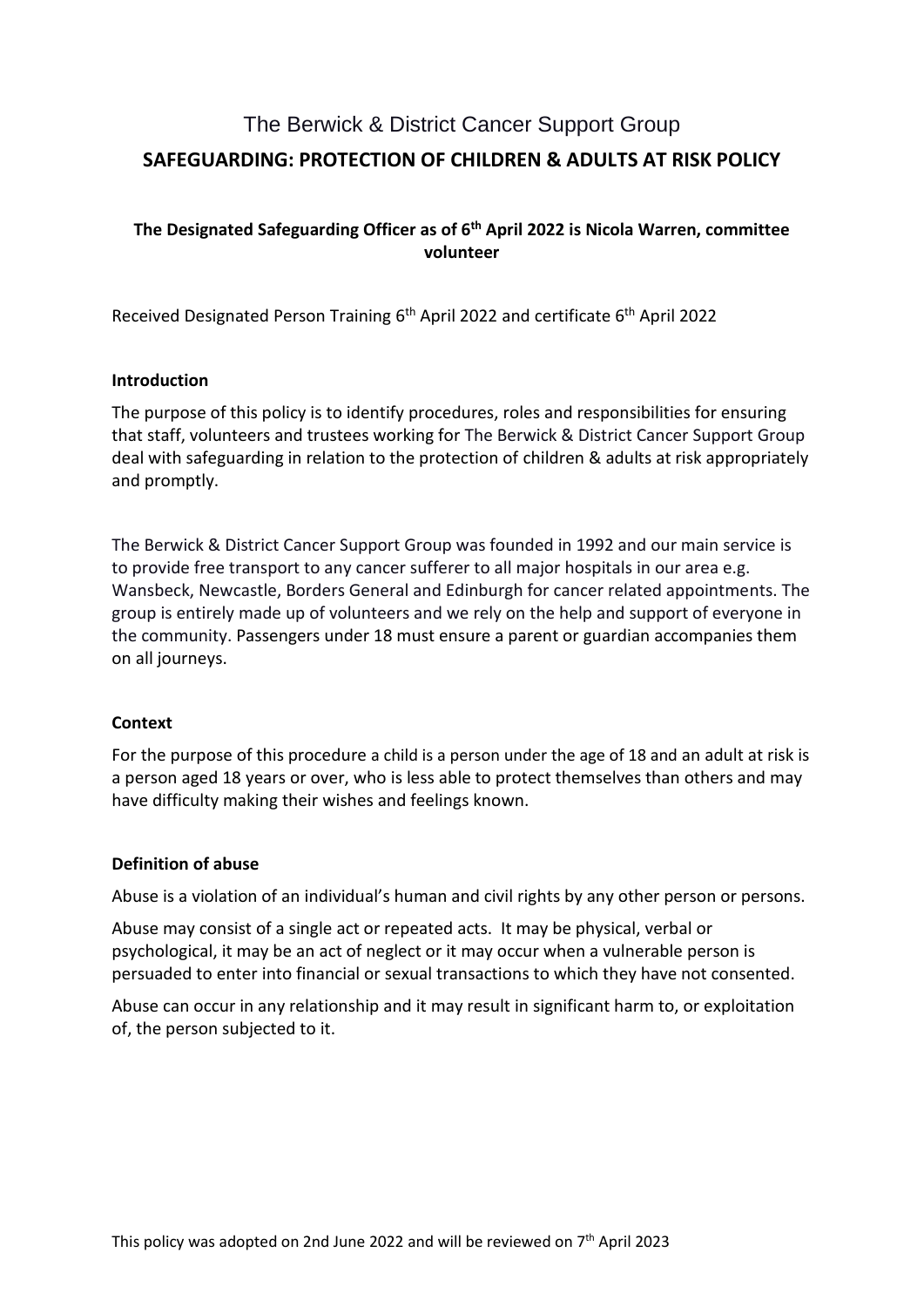The main types of abuse are:

- **Physical abuse** including hitting, slapping, pushing, kicking, misuse of medication, restraint, or inappropriate sanctions.
- **Sexual abuse** including rape and sexual assault or sexual acts to which the adult has not consented, or could not consent or was pressured into consenting. In terms of children the age of consent is 16, any sexual act with a child is abuse.
- **Psychological abuse** including emotional abuse, threats of harm or abandonment, deprivation of contact, humiliation, blaming, controlling, intimidation, coercion, harassment, verbal abuse, isolation or withdrawal from services or supportive networks.
- **Financial or material abuse** including theft, fraud, exploitation, pressure in connection with wills, property or inheritance or financial transactions, or the misuse or misappropriation of property, possessions or benefits.
- **Neglect and acts of omission** including ignoring medical or physical care needs, failure to provide access to appropriate health, social care or educational services, the withholding of the necessities of life, such as medication, adequate nutrition and heating.
- **Discriminatory abuse** including racist, sexist, that based on a person's disability, age or sexuality and other forms of harassment, slurs or similar treatment.

## **The role of staff, volunteers and trustees**

All staff, volunteers and trustees working on behalf of The Berwick & District Cancer Support Group have a duty to promote the welfare and safety of children and adults at risk.

Staff, volunteers and trustees may receive disclosures of abuse and observe children and adults at risk. The policy will enable staff/volunteers to make informed and confident responses to specific protection issues.

#### **Volunteer Drivers**

The Berwick & District Cancer Support Group wishes to provide a helpful and sympathetic service to our users. We therefore expect all our volunteers to be friendly, courteous, helpful and to behave in a responsible manner at all times as laid out in the Code of Conduct. Consideration of this will form part of the selection process.

All applicants to our organisation will:

- Complete an application form.
- Proof of valid Driving Licence
- Provide Names of two suitable referees references will always be taken up prior to confirmation of an appointment.
- Be subject to a DBS check, where appropriate.
- Applicants will also be interviewed.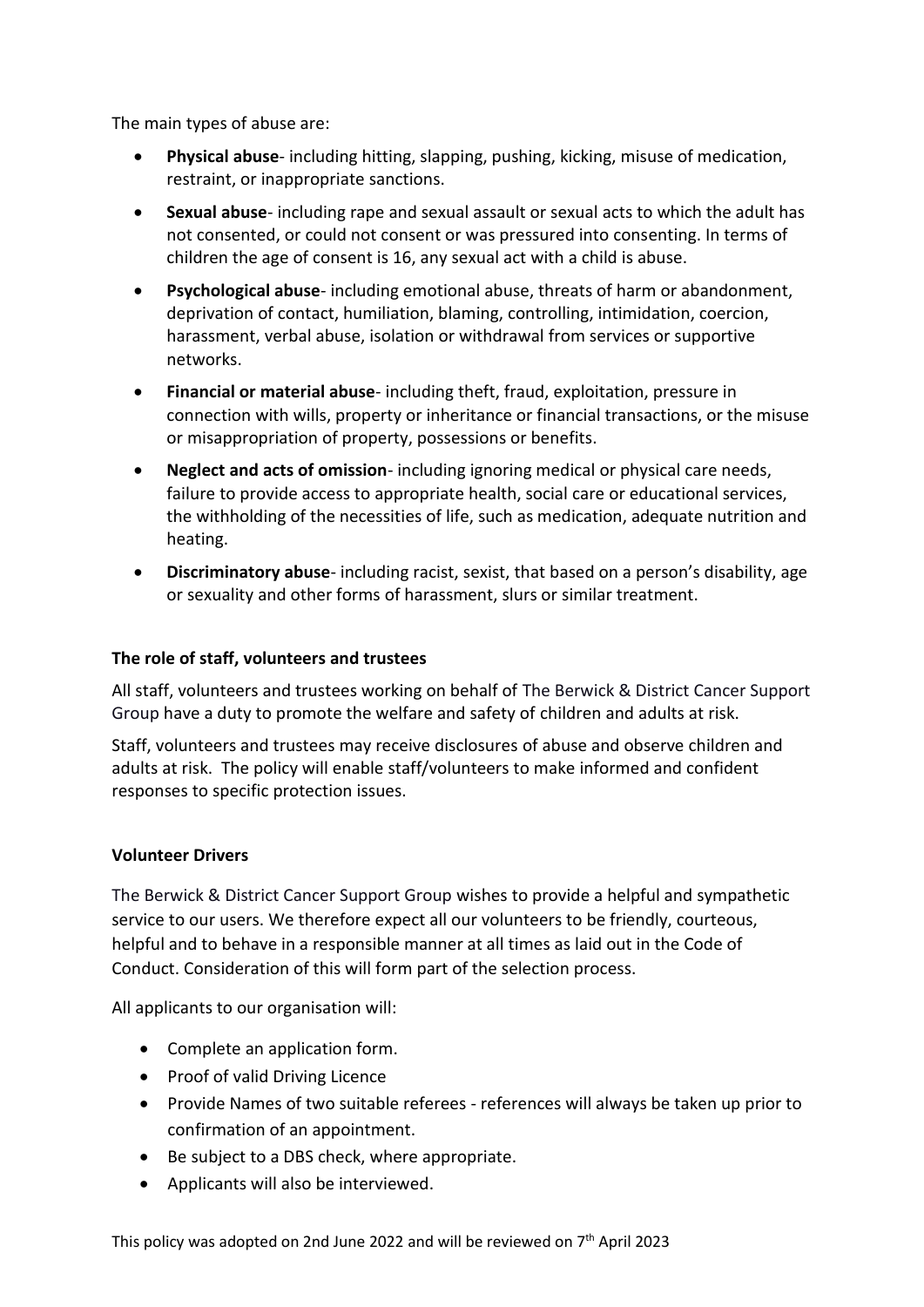All volunteers will be issued with a volunteer manual containing appropriate information on relevant policies and guidelines

Volunteers are aware they can discuss any concerns they have regarding a passenger in confidence with the designated person for safeguarding

All volunteers will be made aware of this safeguarding policy.

#### **Procedure in the event of a disclosure**

A full record shall be made as soon as possible of the nature of the allegation and any other relevant information.

This should include information in relation to the date, the time, the place where the alleged abuse happened, your name and the names of others present, the name of the complainant and, where different, the name of the child or adult who has allegedly been abused, the nature of the alleged abuse, a description of any injuries observed, the account which has been given of the allegation.

Any concern to be reported as soon as possible to the named Safeguarding officer, who will advise and liaise as necessary.

Promises of confidentiality should not be given as this may conflict with the need to ensure the safety and welfare of the individual.

Any incidents should be reported to Northumberland County Council as soon as possible through the Onecall number.

Onecall number 01670 536 400

In an emergency, i.e. if someone's safety is under immediate threat, dial 999 and then report to safeguarding officer.

## **The Designated Safeguarding Officer as of 6 th April 2022 is Nicola Warren.**

It is important to remember that it is not the responsibility of the person who encounters a case of alleged abuse to make a decision as to whether the abuse has occurred.

#### **Confidentiality**

Child and adult at risk protection raises issues of confidentiality, which should be clearly understood.

Staff, volunteers and trustees have a professional responsibility to share relevant information about the protection of children & adults at risk with other professionals, particularly investigative agencies and social services.